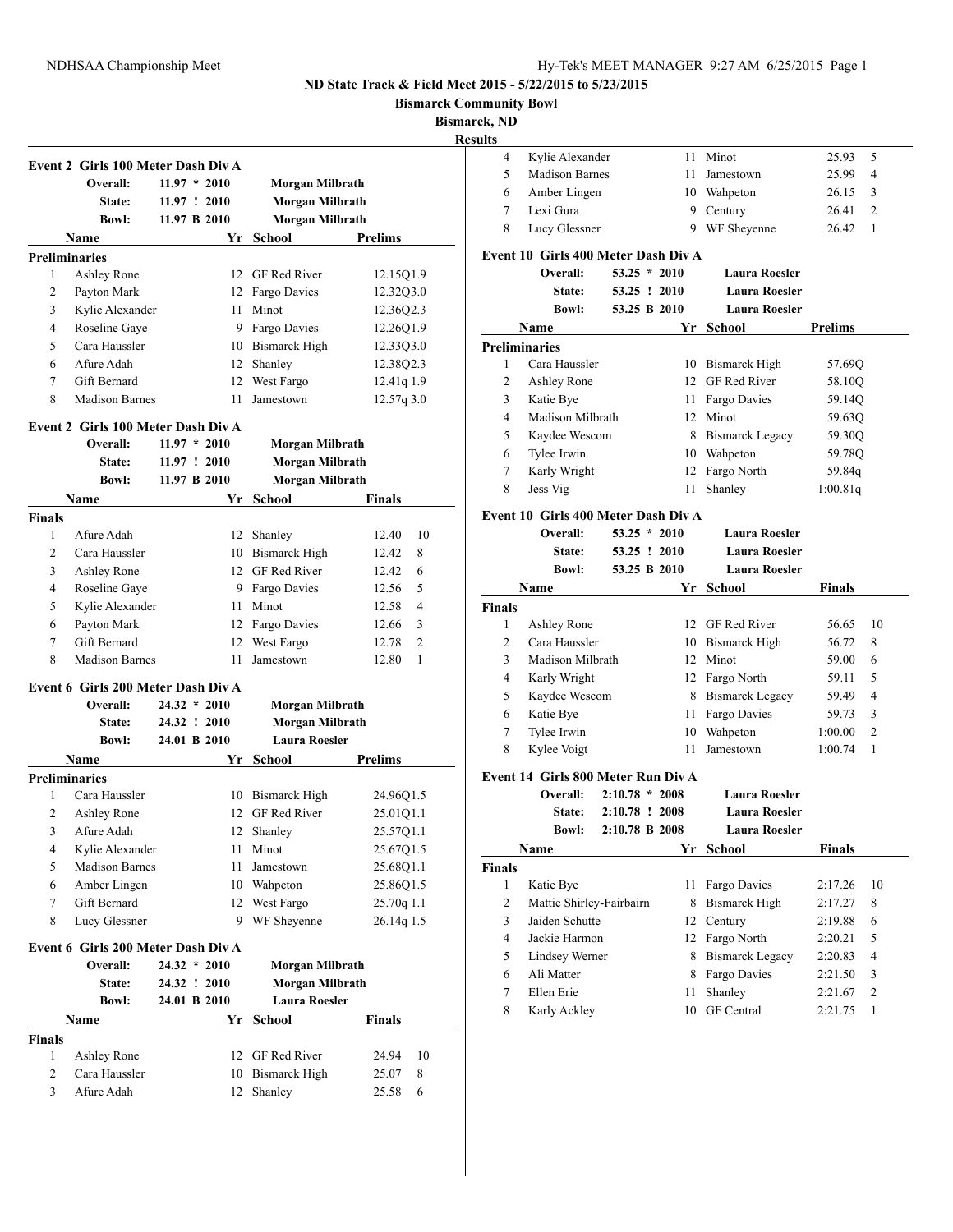**Bismarck Community Bowl**

**Bismarck** 

| Yr School<br>Name<br>Finals<br>Mattie Shirley-Fairbairn<br>8 Bismarck High<br>1<br>4:56.89<br>$\overline{2}$<br>10 GF Central<br>Karly Ackley<br>4:58.26<br>8<br>3<br>Jordan Jacob<br>12 Century<br>4:58.50<br>6<br>$\overline{4}$<br>Kelby Anderson<br>10 Century<br>5<br>5:07.19<br>5<br>Kelby Rinas<br>7 Mandan<br>4<br>5:10.66<br>6<br>Jennifer Dufner<br>10 West Fargo<br>5:12.73<br>3<br>7<br>Lindsey Werner<br>8 Bismarck Legacy<br>$\overline{c}$<br>5:13.10<br>8<br>Ali Matter<br>8 Fargo Davies<br>5:13.20<br>1<br>Overall: 10:36.95 * 2004<br><b>Krista Anderson</b><br>State: 10:37.14 ! 2000<br><b>Carly Emil</b><br><b>Krista Anderson</b><br>Bowl: 10:36.95 B 2004<br>Name<br>Yr School<br>Finals<br>1<br>Mattie Shirley-Fairbairn<br>8 Bismarck High<br>10:38.24<br>$\overline{2}$<br>10 GF Central<br>Karly Ackley<br>10:50.61<br>8<br>3<br>Jordan Jacob<br>12 Century<br>10:54.70<br>6<br>4<br>5<br>Kelby Anderson<br>10 Century<br>11:06.05<br>5<br>Kelby Rinas<br>7 Mandan<br>11:10.20<br>4<br>6<br>Jennifer Dufner<br>10 West Fargo<br>11:20.58<br>3<br>7<br>Abigial Hoffarth<br>7 Minot<br>$\overline{2}$<br>11:22.34<br>8<br>Mandy Williamson<br>8 GF Central<br>11:24.69<br>1<br>Overall:<br>$14.33 * 2005$<br><b>Whitney Carlson</b><br><b>McKenzie Mehlisch</b><br>14.56 ! 2005<br><b>State:</b><br>14.48 B 2004<br><b>Adriana Friezen</b><br><b>Bowl:</b><br>Name<br><b>School</b> School<br>Prelims<br>Afure Adah<br>1<br>12 Shanley<br>15.11Q2.6<br>$\overline{2}$<br>9 Fargo Davies<br>Kaia Beil<br>15.25Q1.7<br>3 Kennedi Sand<br>11 West Fargo<br>15.38Q1.7<br>4<br>Kaytlyn Bowers<br>12 Mandan<br>15.58Q2.6<br>5<br>Kylie Alexander<br>Minot<br>11<br>15.89Q2.6<br>Sophie Bengson<br>12 Minot<br>6<br>15.94Q1.7<br>7<br>Izzy Waite<br>12 West Fargo<br>16.08q 2.6<br>8<br>Tchina Nygard<br>10 Bismarck Legacy<br>16.59g 1.7<br>$14.33 * 2005$<br><b>Whitney Carlson</b><br>Overall:<br><b>McKenzie Mehlisch</b><br>State:<br>14.56 ! 2005<br>14.48 B 2004<br><b>Adriana Friezen</b><br><b>Bowl:</b><br>Yr School<br><b>Finals</b><br>Name<br>9 Fargo Davies<br>1<br>Kaia Beil<br>10<br>15.07 | Event 18 Girls 1600 Meter Run Div A<br>Overall:<br><b>State:</b> | $4:44.44*1993$<br>4:44.44 ! 1993<br>Bowl: 4:56.19 B 2001 | <b>Becki Wells</b><br><b>Becki Wells</b><br><b>Carly Emil</b> |    |
|-------------------------------------------------------------------------------------------------------------------------------------------------------------------------------------------------------------------------------------------------------------------------------------------------------------------------------------------------------------------------------------------------------------------------------------------------------------------------------------------------------------------------------------------------------------------------------------------------------------------------------------------------------------------------------------------------------------------------------------------------------------------------------------------------------------------------------------------------------------------------------------------------------------------------------------------------------------------------------------------------------------------------------------------------------------------------------------------------------------------------------------------------------------------------------------------------------------------------------------------------------------------------------------------------------------------------------------------------------------------------------------------------------------------------------------------------------------------------------------------------------------------------------------------------------------------------------------------------------------------------------------------------------------------------------------------------------------------------------------------------------------------------------------------------------------------------------------------------------------------------------------------------------------------------------------------------------------------------------------------------------------------------------------------------------------------------------------------------------------------------------|------------------------------------------------------------------|----------------------------------------------------------|---------------------------------------------------------------|----|
| Finals<br>Event 22 Girls 3200 Meter Run Div A<br><b>Finals</b><br>Event 25 Girls 100 Meter Hurdles Div A<br><b>Preliminaries</b><br>Event 25 Girls 100 Meter Hurdles Div A<br>Finals                                                                                                                                                                                                                                                                                                                                                                                                                                                                                                                                                                                                                                                                                                                                                                                                                                                                                                                                                                                                                                                                                                                                                                                                                                                                                                                                                                                                                                                                                                                                                                                                                                                                                                                                                                                                                                                                                                                                          |                                                                  |                                                          |                                                               |    |
|                                                                                                                                                                                                                                                                                                                                                                                                                                                                                                                                                                                                                                                                                                                                                                                                                                                                                                                                                                                                                                                                                                                                                                                                                                                                                                                                                                                                                                                                                                                                                                                                                                                                                                                                                                                                                                                                                                                                                                                                                                                                                                                               |                                                                  |                                                          |                                                               |    |
|                                                                                                                                                                                                                                                                                                                                                                                                                                                                                                                                                                                                                                                                                                                                                                                                                                                                                                                                                                                                                                                                                                                                                                                                                                                                                                                                                                                                                                                                                                                                                                                                                                                                                                                                                                                                                                                                                                                                                                                                                                                                                                                               |                                                                  |                                                          |                                                               | 10 |
|                                                                                                                                                                                                                                                                                                                                                                                                                                                                                                                                                                                                                                                                                                                                                                                                                                                                                                                                                                                                                                                                                                                                                                                                                                                                                                                                                                                                                                                                                                                                                                                                                                                                                                                                                                                                                                                                                                                                                                                                                                                                                                                               |                                                                  |                                                          |                                                               |    |
|                                                                                                                                                                                                                                                                                                                                                                                                                                                                                                                                                                                                                                                                                                                                                                                                                                                                                                                                                                                                                                                                                                                                                                                                                                                                                                                                                                                                                                                                                                                                                                                                                                                                                                                                                                                                                                                                                                                                                                                                                                                                                                                               |                                                                  |                                                          |                                                               |    |
|                                                                                                                                                                                                                                                                                                                                                                                                                                                                                                                                                                                                                                                                                                                                                                                                                                                                                                                                                                                                                                                                                                                                                                                                                                                                                                                                                                                                                                                                                                                                                                                                                                                                                                                                                                                                                                                                                                                                                                                                                                                                                                                               |                                                                  |                                                          |                                                               |    |
|                                                                                                                                                                                                                                                                                                                                                                                                                                                                                                                                                                                                                                                                                                                                                                                                                                                                                                                                                                                                                                                                                                                                                                                                                                                                                                                                                                                                                                                                                                                                                                                                                                                                                                                                                                                                                                                                                                                                                                                                                                                                                                                               |                                                                  |                                                          |                                                               |    |
|                                                                                                                                                                                                                                                                                                                                                                                                                                                                                                                                                                                                                                                                                                                                                                                                                                                                                                                                                                                                                                                                                                                                                                                                                                                                                                                                                                                                                                                                                                                                                                                                                                                                                                                                                                                                                                                                                                                                                                                                                                                                                                                               |                                                                  |                                                          |                                                               |    |
|                                                                                                                                                                                                                                                                                                                                                                                                                                                                                                                                                                                                                                                                                                                                                                                                                                                                                                                                                                                                                                                                                                                                                                                                                                                                                                                                                                                                                                                                                                                                                                                                                                                                                                                                                                                                                                                                                                                                                                                                                                                                                                                               |                                                                  |                                                          |                                                               |    |
|                                                                                                                                                                                                                                                                                                                                                                                                                                                                                                                                                                                                                                                                                                                                                                                                                                                                                                                                                                                                                                                                                                                                                                                                                                                                                                                                                                                                                                                                                                                                                                                                                                                                                                                                                                                                                                                                                                                                                                                                                                                                                                                               |                                                                  |                                                          |                                                               |    |
|                                                                                                                                                                                                                                                                                                                                                                                                                                                                                                                                                                                                                                                                                                                                                                                                                                                                                                                                                                                                                                                                                                                                                                                                                                                                                                                                                                                                                                                                                                                                                                                                                                                                                                                                                                                                                                                                                                                                                                                                                                                                                                                               |                                                                  |                                                          |                                                               |    |
|                                                                                                                                                                                                                                                                                                                                                                                                                                                                                                                                                                                                                                                                                                                                                                                                                                                                                                                                                                                                                                                                                                                                                                                                                                                                                                                                                                                                                                                                                                                                                                                                                                                                                                                                                                                                                                                                                                                                                                                                                                                                                                                               |                                                                  |                                                          |                                                               |    |
|                                                                                                                                                                                                                                                                                                                                                                                                                                                                                                                                                                                                                                                                                                                                                                                                                                                                                                                                                                                                                                                                                                                                                                                                                                                                                                                                                                                                                                                                                                                                                                                                                                                                                                                                                                                                                                                                                                                                                                                                                                                                                                                               |                                                                  |                                                          |                                                               |    |
|                                                                                                                                                                                                                                                                                                                                                                                                                                                                                                                                                                                                                                                                                                                                                                                                                                                                                                                                                                                                                                                                                                                                                                                                                                                                                                                                                                                                                                                                                                                                                                                                                                                                                                                                                                                                                                                                                                                                                                                                                                                                                                                               |                                                                  |                                                          |                                                               |    |
|                                                                                                                                                                                                                                                                                                                                                                                                                                                                                                                                                                                                                                                                                                                                                                                                                                                                                                                                                                                                                                                                                                                                                                                                                                                                                                                                                                                                                                                                                                                                                                                                                                                                                                                                                                                                                                                                                                                                                                                                                                                                                                                               |                                                                  |                                                          |                                                               |    |
|                                                                                                                                                                                                                                                                                                                                                                                                                                                                                                                                                                                                                                                                                                                                                                                                                                                                                                                                                                                                                                                                                                                                                                                                                                                                                                                                                                                                                                                                                                                                                                                                                                                                                                                                                                                                                                                                                                                                                                                                                                                                                                                               |                                                                  |                                                          |                                                               |    |
|                                                                                                                                                                                                                                                                                                                                                                                                                                                                                                                                                                                                                                                                                                                                                                                                                                                                                                                                                                                                                                                                                                                                                                                                                                                                                                                                                                                                                                                                                                                                                                                                                                                                                                                                                                                                                                                                                                                                                                                                                                                                                                                               |                                                                  |                                                          |                                                               | 10 |
|                                                                                                                                                                                                                                                                                                                                                                                                                                                                                                                                                                                                                                                                                                                                                                                                                                                                                                                                                                                                                                                                                                                                                                                                                                                                                                                                                                                                                                                                                                                                                                                                                                                                                                                                                                                                                                                                                                                                                                                                                                                                                                                               |                                                                  |                                                          |                                                               |    |
|                                                                                                                                                                                                                                                                                                                                                                                                                                                                                                                                                                                                                                                                                                                                                                                                                                                                                                                                                                                                                                                                                                                                                                                                                                                                                                                                                                                                                                                                                                                                                                                                                                                                                                                                                                                                                                                                                                                                                                                                                                                                                                                               |                                                                  |                                                          |                                                               |    |
|                                                                                                                                                                                                                                                                                                                                                                                                                                                                                                                                                                                                                                                                                                                                                                                                                                                                                                                                                                                                                                                                                                                                                                                                                                                                                                                                                                                                                                                                                                                                                                                                                                                                                                                                                                                                                                                                                                                                                                                                                                                                                                                               |                                                                  |                                                          |                                                               |    |
|                                                                                                                                                                                                                                                                                                                                                                                                                                                                                                                                                                                                                                                                                                                                                                                                                                                                                                                                                                                                                                                                                                                                                                                                                                                                                                                                                                                                                                                                                                                                                                                                                                                                                                                                                                                                                                                                                                                                                                                                                                                                                                                               |                                                                  |                                                          |                                                               |    |
|                                                                                                                                                                                                                                                                                                                                                                                                                                                                                                                                                                                                                                                                                                                                                                                                                                                                                                                                                                                                                                                                                                                                                                                                                                                                                                                                                                                                                                                                                                                                                                                                                                                                                                                                                                                                                                                                                                                                                                                                                                                                                                                               |                                                                  |                                                          |                                                               |    |
|                                                                                                                                                                                                                                                                                                                                                                                                                                                                                                                                                                                                                                                                                                                                                                                                                                                                                                                                                                                                                                                                                                                                                                                                                                                                                                                                                                                                                                                                                                                                                                                                                                                                                                                                                                                                                                                                                                                                                                                                                                                                                                                               |                                                                  |                                                          |                                                               |    |
|                                                                                                                                                                                                                                                                                                                                                                                                                                                                                                                                                                                                                                                                                                                                                                                                                                                                                                                                                                                                                                                                                                                                                                                                                                                                                                                                                                                                                                                                                                                                                                                                                                                                                                                                                                                                                                                                                                                                                                                                                                                                                                                               |                                                                  |                                                          |                                                               |    |
|                                                                                                                                                                                                                                                                                                                                                                                                                                                                                                                                                                                                                                                                                                                                                                                                                                                                                                                                                                                                                                                                                                                                                                                                                                                                                                                                                                                                                                                                                                                                                                                                                                                                                                                                                                                                                                                                                                                                                                                                                                                                                                                               |                                                                  |                                                          |                                                               |    |
|                                                                                                                                                                                                                                                                                                                                                                                                                                                                                                                                                                                                                                                                                                                                                                                                                                                                                                                                                                                                                                                                                                                                                                                                                                                                                                                                                                                                                                                                                                                                                                                                                                                                                                                                                                                                                                                                                                                                                                                                                                                                                                                               |                                                                  |                                                          |                                                               |    |
|                                                                                                                                                                                                                                                                                                                                                                                                                                                                                                                                                                                                                                                                                                                                                                                                                                                                                                                                                                                                                                                                                                                                                                                                                                                                                                                                                                                                                                                                                                                                                                                                                                                                                                                                                                                                                                                                                                                                                                                                                                                                                                                               |                                                                  |                                                          |                                                               |    |
|                                                                                                                                                                                                                                                                                                                                                                                                                                                                                                                                                                                                                                                                                                                                                                                                                                                                                                                                                                                                                                                                                                                                                                                                                                                                                                                                                                                                                                                                                                                                                                                                                                                                                                                                                                                                                                                                                                                                                                                                                                                                                                                               |                                                                  |                                                          |                                                               |    |
|                                                                                                                                                                                                                                                                                                                                                                                                                                                                                                                                                                                                                                                                                                                                                                                                                                                                                                                                                                                                                                                                                                                                                                                                                                                                                                                                                                                                                                                                                                                                                                                                                                                                                                                                                                                                                                                                                                                                                                                                                                                                                                                               |                                                                  |                                                          |                                                               |    |
|                                                                                                                                                                                                                                                                                                                                                                                                                                                                                                                                                                                                                                                                                                                                                                                                                                                                                                                                                                                                                                                                                                                                                                                                                                                                                                                                                                                                                                                                                                                                                                                                                                                                                                                                                                                                                                                                                                                                                                                                                                                                                                                               |                                                                  |                                                          |                                                               |    |
|                                                                                                                                                                                                                                                                                                                                                                                                                                                                                                                                                                                                                                                                                                                                                                                                                                                                                                                                                                                                                                                                                                                                                                                                                                                                                                                                                                                                                                                                                                                                                                                                                                                                                                                                                                                                                                                                                                                                                                                                                                                                                                                               |                                                                  |                                                          |                                                               |    |
|                                                                                                                                                                                                                                                                                                                                                                                                                                                                                                                                                                                                                                                                                                                                                                                                                                                                                                                                                                                                                                                                                                                                                                                                                                                                                                                                                                                                                                                                                                                                                                                                                                                                                                                                                                                                                                                                                                                                                                                                                                                                                                                               |                                                                  |                                                          |                                                               |    |
|                                                                                                                                                                                                                                                                                                                                                                                                                                                                                                                                                                                                                                                                                                                                                                                                                                                                                                                                                                                                                                                                                                                                                                                                                                                                                                                                                                                                                                                                                                                                                                                                                                                                                                                                                                                                                                                                                                                                                                                                                                                                                                                               |                                                                  |                                                          |                                                               |    |
|                                                                                                                                                                                                                                                                                                                                                                                                                                                                                                                                                                                                                                                                                                                                                                                                                                                                                                                                                                                                                                                                                                                                                                                                                                                                                                                                                                                                                                                                                                                                                                                                                                                                                                                                                                                                                                                                                                                                                                                                                                                                                                                               |                                                                  |                                                          |                                                               |    |
|                                                                                                                                                                                                                                                                                                                                                                                                                                                                                                                                                                                                                                                                                                                                                                                                                                                                                                                                                                                                                                                                                                                                                                                                                                                                                                                                                                                                                                                                                                                                                                                                                                                                                                                                                                                                                                                                                                                                                                                                                                                                                                                               |                                                                  |                                                          |                                                               |    |
|                                                                                                                                                                                                                                                                                                                                                                                                                                                                                                                                                                                                                                                                                                                                                                                                                                                                                                                                                                                                                                                                                                                                                                                                                                                                                                                                                                                                                                                                                                                                                                                                                                                                                                                                                                                                                                                                                                                                                                                                                                                                                                                               |                                                                  |                                                          |                                                               |    |
|                                                                                                                                                                                                                                                                                                                                                                                                                                                                                                                                                                                                                                                                                                                                                                                                                                                                                                                                                                                                                                                                                                                                                                                                                                                                                                                                                                                                                                                                                                                                                                                                                                                                                                                                                                                                                                                                                                                                                                                                                                                                                                                               |                                                                  |                                                          |                                                               |    |
|                                                                                                                                                                                                                                                                                                                                                                                                                                                                                                                                                                                                                                                                                                                                                                                                                                                                                                                                                                                                                                                                                                                                                                                                                                                                                                                                                                                                                                                                                                                                                                                                                                                                                                                                                                                                                                                                                                                                                                                                                                                                                                                               |                                                                  |                                                          |                                                               |    |
|                                                                                                                                                                                                                                                                                                                                                                                                                                                                                                                                                                                                                                                                                                                                                                                                                                                                                                                                                                                                                                                                                                                                                                                                                                                                                                                                                                                                                                                                                                                                                                                                                                                                                                                                                                                                                                                                                                                                                                                                                                                                                                                               |                                                                  |                                                          |                                                               |    |
|                                                                                                                                                                                                                                                                                                                                                                                                                                                                                                                                                                                                                                                                                                                                                                                                                                                                                                                                                                                                                                                                                                                                                                                                                                                                                                                                                                                                                                                                                                                                                                                                                                                                                                                                                                                                                                                                                                                                                                                                                                                                                                                               |                                                                  |                                                          |                                                               |    |
|                                                                                                                                                                                                                                                                                                                                                                                                                                                                                                                                                                                                                                                                                                                                                                                                                                                                                                                                                                                                                                                                                                                                                                                                                                                                                                                                                                                                                                                                                                                                                                                                                                                                                                                                                                                                                                                                                                                                                                                                                                                                                                                               |                                                                  |                                                          |                                                               |    |
|                                                                                                                                                                                                                                                                                                                                                                                                                                                                                                                                                                                                                                                                                                                                                                                                                                                                                                                                                                                                                                                                                                                                                                                                                                                                                                                                                                                                                                                                                                                                                                                                                                                                                                                                                                                                                                                                                                                                                                                                                                                                                                                               |                                                                  |                                                          |                                                               |    |
|                                                                                                                                                                                                                                                                                                                                                                                                                                                                                                                                                                                                                                                                                                                                                                                                                                                                                                                                                                                                                                                                                                                                                                                                                                                                                                                                                                                                                                                                                                                                                                                                                                                                                                                                                                                                                                                                                                                                                                                                                                                                                                                               |                                                                  |                                                          |                                                               |    |
|                                                                                                                                                                                                                                                                                                                                                                                                                                                                                                                                                                                                                                                                                                                                                                                                                                                                                                                                                                                                                                                                                                                                                                                                                                                                                                                                                                                                                                                                                                                                                                                                                                                                                                                                                                                                                                                                                                                                                                                                                                                                                                                               |                                                                  |                                                          |                                                               |    |
|                                                                                                                                                                                                                                                                                                                                                                                                                                                                                                                                                                                                                                                                                                                                                                                                                                                                                                                                                                                                                                                                                                                                                                                                                                                                                                                                                                                                                                                                                                                                                                                                                                                                                                                                                                                                                                                                                                                                                                                                                                                                                                                               |                                                                  |                                                          |                                                               |    |
|                                                                                                                                                                                                                                                                                                                                                                                                                                                                                                                                                                                                                                                                                                                                                                                                                                                                                                                                                                                                                                                                                                                                                                                                                                                                                                                                                                                                                                                                                                                                                                                                                                                                                                                                                                                                                                                                                                                                                                                                                                                                                                                               |                                                                  |                                                          |                                                               |    |
| 2<br>12 Shanley<br>15.17<br>8                                                                                                                                                                                                                                                                                                                                                                                                                                                                                                                                                                                                                                                                                                                                                                                                                                                                                                                                                                                                                                                                                                                                                                                                                                                                                                                                                                                                                                                                                                                                                                                                                                                                                                                                                                                                                                                                                                                                                                                                                                                                                                 | Afure Adah                                                       |                                                          |                                                               |    |
| 3<br>12 Mandan<br>Kaytlyn Bowers<br>15.25<br>6                                                                                                                                                                                                                                                                                                                                                                                                                                                                                                                                                                                                                                                                                                                                                                                                                                                                                                                                                                                                                                                                                                                                                                                                                                                                                                                                                                                                                                                                                                                                                                                                                                                                                                                                                                                                                                                                                                                                                                                                                                                                                |                                                                  |                                                          |                                                               |    |

| k, ND<br>lts |                                                    |                |    |                        |                         |  |
|--------------|----------------------------------------------------|----------------|----|------------------------|-------------------------|--|
| 4            | Kennedi Sand                                       |                | 11 | West Fargo             | 5<br>15.40              |  |
| 5            | Kylie Alexander                                    |                | 11 | Minot                  | 15.74<br>4              |  |
| 6            | Sophie Bengson                                     |                |    | 12 Minot               | 16.06<br>3              |  |
| 7            | Izzy Waite                                         |                |    | 12 West Fargo          | $\overline{c}$<br>16.22 |  |
| 8            | Britta Curl                                        |                |    | 9 Bis St.Mary's        | 1<br>16.23              |  |
|              | Event 30 Girls 300 Meter Hurdles Div A             |                |    |                        |                         |  |
|              | Overall:                                           | $42.26 * 2006$ |    | <b>Whitney Carlson</b> |                         |  |
|              | State:                                             | 42.51 ! 2010   |    | <b>Ellie Grooters</b>  |                         |  |
|              | <b>Bowl:</b>                                       | 42.26 B 2006   |    | <b>Whitney Carlson</b> |                         |  |
|              | Name                                               |                | Yr | School                 | <b>Prelims</b>          |  |
|              | Preliminaries                                      |                |    |                        |                         |  |
| 1            | Kylie Alexander                                    |                |    | 11 Minot               | 45.24Q                  |  |
| 2            | Afure Adah                                         |                |    | 12 Shanley             | 46.51Q                  |  |
| 3            | Sophie Bengson                                     |                |    | 12 Minot               | 45.68Q                  |  |
| 4            | Alexis Bachmeier                                   |                |    | 10 Fargo North         | 46.79Q                  |  |
| 5            | Tylee Irwin                                        |                |    | 10 Wahpeton            | 45.80O                  |  |
| 6            | Kaia Beil                                          |                |    | 9 Fargo Davies         | 47.04Q                  |  |
| 7            | Britta Curl                                        |                | 9  | Bis St.Mary's          | 46.67q                  |  |
| 8            | Kaytlyn Bowers                                     |                | 12 | Mandan                 | 47.35q                  |  |
|              | Event 30 Girls 300 Meter Hurdles Div A             |                |    |                        |                         |  |
|              | Overall:                                           | $42.26 * 2006$ |    | <b>Whitney Carlson</b> |                         |  |
|              | State:                                             | 42.51 ! 2010   |    | <b>Ellie Grooters</b>  |                         |  |
|              | <b>Bowl:</b>                                       | 42.26 B 2006   |    | <b>Whitney Carlson</b> |                         |  |
|              | Name                                               |                | Yr | School                 | Finals                  |  |
| Finals<br>1  |                                                    |                |    |                        | 10                      |  |
| 2            | Afure Adah<br>Kylie Alexander                      |                |    | 12 Shanley<br>11 Minot | 44.05<br>44.56<br>8     |  |
| 3            | Kaia Beil                                          |                |    | 9 Fargo Davies         | 45.37<br>6              |  |
| 4            | Tylee Irwin                                        |                |    | 10 Wahpeton            | 45.72<br>5              |  |
| 5            | Sophie Bengson                                     |                |    | 12 Minot               | 45.98<br>4              |  |
| 6            | Alexis Bachmeier                                   |                |    | 10 Fargo North         | 3<br>46.06              |  |
| 7            | Kaytlyn Bowers                                     |                |    | 12 Mandan              | 2<br>46.80              |  |
| 8            | Britta Curl                                        |                |    | 9 Bis St.Mary's        | 1<br>47.30              |  |
|              |                                                    |                |    |                        |                         |  |
|              | Event 34 Girls 4x100 Meter Relay Div A<br>Overall: | $48.76 * 2010$ |    | <b>Bismarck</b>        |                         |  |
|              | K Friedt, A Bennes, T Moser, B Reiner              |                |    |                        |                         |  |
|              | State:                                             | 48.76 ! 2010   |    | <b>Bismarck</b>        |                         |  |
|              | K Friedt, A Bennes, T Moser, B Reiner              |                |    |                        |                         |  |
|              | <b>Bowl:</b>                                       | 48.76 B 2010   |    |                        |                         |  |
|              | Friedt, Bennes, Moser, Reiner                      |                |    |                        |                         |  |
|              | Team                                               |                |    | Relay                  | <b>Prelims</b>          |  |
|              | Preliminaries                                      |                |    |                        |                         |  |
| 1            | Fargo Davies                                       |                |    | A                      | 49.14Q                  |  |
|              | 1) Roseline Gaye 9                                 |                |    | 2) Payton Mark 12      |                         |  |
|              | 3) Kaia Beil 9                                     |                |    | 4) Katelyn Carlson 10  |                         |  |
| 2            | <b>Bismarck Century</b>                            |                |    | A                      | 49.79Q                  |  |
|              | 1) Lindsey Mcginnis 11                             |                |    |                        | 2) Morgan Kleinjan 11   |  |
|              | 3) Lexi Spotts 11                                  |                |    | 4) Lexi Gura 9         |                         |  |
| 3            | Grand Forks Red River                              |                |    | А                      | 49.87Q                  |  |
|              | 1) Grace Emineth 7<br>3) Kya Glenn 12              |                |    | 2) Kennady Steffan 8   | 4) Mackenzie Severson 8 |  |
|              |                                                    |                |    |                        |                         |  |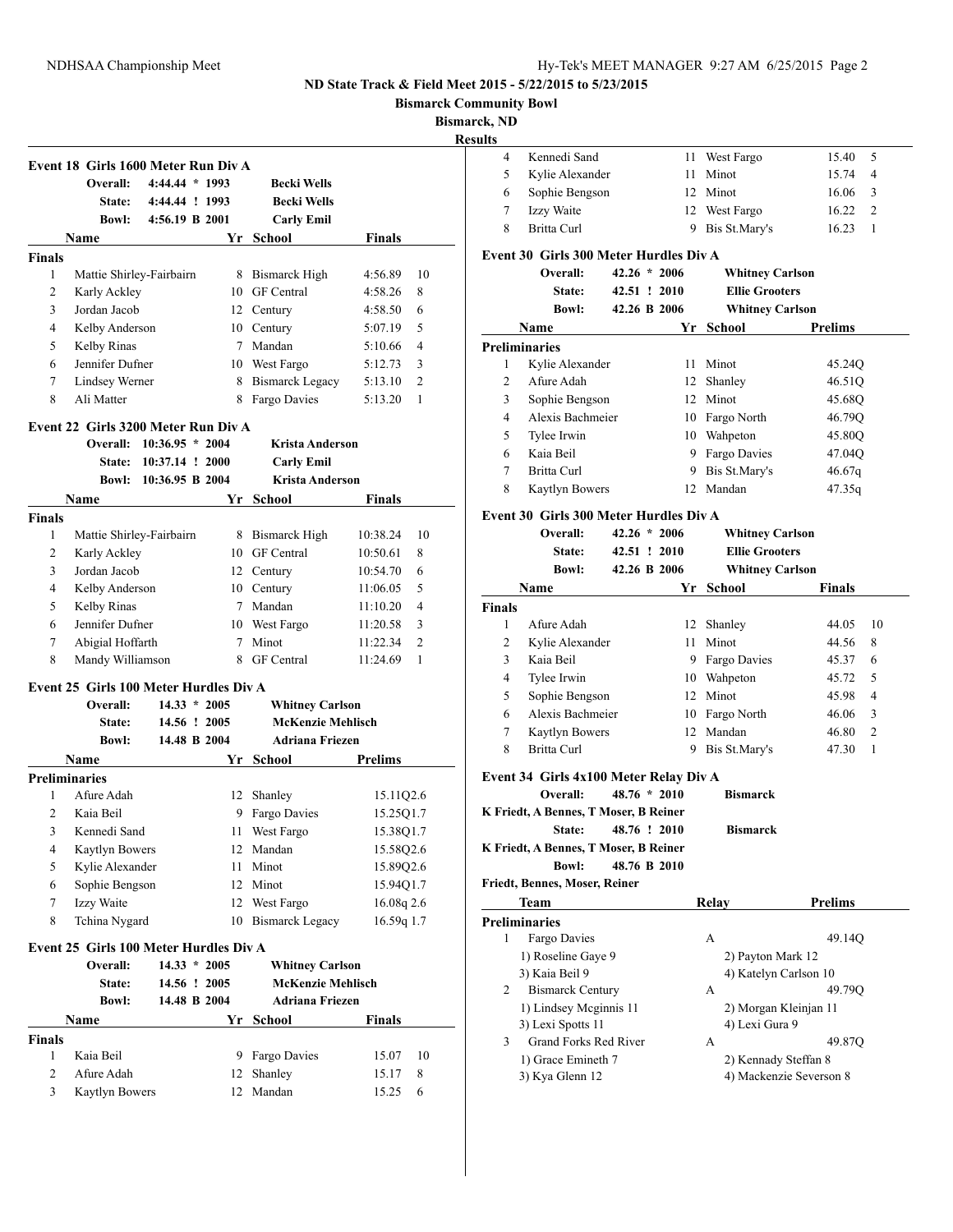**Bismarck Community Bowl**

**Bismarck, ND**

|                 |                                                                      |                 |                         | Resu |
|-----------------|----------------------------------------------------------------------|-----------------|-------------------------|------|
|                 | Preliminaries  (Event 34 Girls 4x100 Meter Relay Div A)              |                 |                         |      |
|                 | Team                                                                 | Relay           | <b>Prelims</b>          |      |
| 4               | West Fargo                                                           | A               | 50.19Q                  |      |
|                 | 1) Nicole Heinen 12                                                  |                 | 2) Brie Pulczinski 11   |      |
|                 | 3) Jaeden Metcalf 12                                                 |                 | 4) Gift Bernard 12      |      |
| 5               | Minot                                                                | A               | 50.55Q                  |      |
|                 | 1) Kylie Alexander 11                                                |                 | 2) Sophie Bengson 12    |      |
|                 | 3) Emily Hamel 11                                                    |                 | 4) Sydney Boyce 11      |      |
| 6               | Mandan                                                               | A               | 51.40Q                  |      |
|                 | 1) Alison Froelich 11                                                |                 | 2) Courtney Olson 9     |      |
|                 | 3) Krista Sauber 12                                                  |                 | 4) Kaytlyn Bowers 12    |      |
| $7\overline{ }$ | <b>Bismarck High</b>                                                 | A               | 50.76q                  |      |
|                 | 1) MaKenna Kuhn 9                                                    |                 | 2) Cara Haussler 10     |      |
|                 | 3) Hannah Steckler 9                                                 |                 | 4) Kaitlyn Page 10      |      |
| 8               | Wahpeton                                                             | A               | 50.81q                  |      |
|                 | 1) Rhaeghn Gripentrog 9                                              |                 | 2) Kenzie Gripentrog 11 |      |
|                 | 3) Lizzie Brown 12                                                   |                 | 4) Amber Lingen 10      |      |
|                 |                                                                      |                 |                         |      |
|                 | Event 34 Girls 4x100 Meter Relay Div A<br>$48.76 * 2010$<br>Overall: | <b>Bismarck</b> |                         |      |
|                 | K Friedt, A Bennes, T Moser, B Reiner                                |                 |                         |      |
|                 | 48.76 ! 2010<br>State:                                               | <b>Bismarck</b> |                         |      |
|                 | K Friedt, A Bennes, T Moser, B Reiner                                |                 |                         |      |
|                 |                                                                      |                 |                         |      |
|                 | <b>Bowl:</b><br>48.76 B 2010                                         |                 |                         |      |
|                 | Friedt, Bennes, Moser, Reiner                                        |                 |                         |      |
| <b>Finals</b>   | Team                                                                 | Relay           | Finals                  |      |
| 1               | <b>Bismarck Century</b>                                              | A               | 50.15<br>10             |      |
|                 | 1) Lindsey Mcginnis 11                                               |                 | 2) Morgan Kleinjan 11   |      |
|                 | 3) Lexi Spotts 11                                                    |                 | 4) Lexi Gura 9          |      |
|                 |                                                                      | A               | 50.43<br>8              |      |
| 2               | West Fargo                                                           |                 |                         |      |
|                 | 1) Nicole Heinen 12                                                  |                 | 2) Brie Pulczinski 11   |      |
|                 | 3) Jaeden Metcalf 12                                                 |                 | 4) Gift Bernard 12      |      |
| 3               | Grand Forks Red River                                                | A               | 50.45<br>6              |      |
|                 | 1) Grace Emineth 7                                                   |                 | 2) Kennady Steffan 8    |      |
|                 | 3) Kya Glenn 12                                                      |                 | 4) Mackenzie Severson 8 |      |
| 4               | Wahpeton                                                             | A               | 5<br>51.02              |      |
|                 | 1) Kenzie Gripentrog 11                                              |                 | 2) Rhaeghn Gripentrog 9 |      |
|                 | 3) Lizzie Brown 12                                                   |                 | 4) Amber Lingen 10      |      |
| 5               | Mandan                                                               | Α               | 51.15<br>4              |      |
|                 | 1) Alison Froelich 11                                                |                 | 2) Courtney Olson 9     |      |
|                 | 3) Krista Sauber 12                                                  |                 | 4) Jessica Frey 10      |      |
| 6               | Minot                                                                | А               | 51.30<br>3              |      |
|                 | 1) Sydney Boyce 11                                                   |                 | 2) Annika Arnold 11     |      |
|                 | 3) Francesca WalkerRozo 12                                           |                 | 4) Sophie Bengson 12    |      |
| 7               | Jamestown                                                            | А               | 51.40<br>2              |      |
|                 | 1) Meghan Orr 11                                                     |                 | 2) Kylee Voigt 11       |      |
|                 | 3) Erin Hillerud 11                                                  |                 | 4) Alexis Jensen 11     |      |
| 8               | <b>Bismarck High</b>                                                 | A               | 51.45<br>1              |      |
|                 | 1) MaKenna Kuhn 9                                                    |                 | 2) Mady Mosolf 8        |      |
|                 | 3) Hannah Steckler 9                                                 |                 | 4) Kaitlyn Page 10      |      |

| ults                                                                   |                                        |                            |
|------------------------------------------------------------------------|----------------------------------------|----------------------------|
| Event 38 Girls 4x200 Meter Relay Div A<br>$1:42.69 * 2014$<br>Overall: | <b>Bismarck</b>                        |                            |
| B Reiner, M Miller, K Page, C Haussler                                 |                                        |                            |
| State:<br>1:42.69 ! 2014                                               | <b>Bismarck</b>                        |                            |
| B Reiner, M Miller, K Page, C Haussler                                 |                                        |                            |
| <b>Bowl:</b><br>1:42.69 B 2014                                         |                                        |                            |
| Reiner, Miller, Page, Haussler                                         |                                        |                            |
| Team                                                                   | Relay                                  | <b>Prelims</b>             |
| <b>Preliminaries</b>                                                   |                                        |                            |
| 1<br>Jamestown                                                         | А                                      | 1:44.67Q                   |
| 1) Meghan Orr 11                                                       | 2) Kylee Voigt 11                      |                            |
| 3) Erin Hillerud 11                                                    | 4) Alexis Jensen 11                    |                            |
| Fargo Davies<br>2                                                      | А                                      | 1:44.96Q                   |
| 1) Roseline Gaye 9                                                     | 2) Payton Mark 12                      |                            |
| 3) Kaia Beil 9                                                         | 4) Katelyn Carlson 10                  |                            |
| <b>Bismarck Century</b><br>3                                           | А                                      | 1:45.04Q                   |
| 1) Lindsey Mcginnis 11                                                 | 2) Morgan Kleinjan 11                  |                            |
| 3) Lexi Spotts 11                                                      | 4) Lexi Gura 9                         |                            |
| <b>Bismarck High</b><br>4                                              | А                                      | 1:46.870                   |
| 1) MaKenna Kuhn 9                                                      | 2) Mady Mosolf 8<br>4) Kaitlyn Page 10 |                            |
| 3) Hannah Steckler 9<br>Grand Forks Red River<br>5                     | А                                      | 1:45.05Q                   |
| 1) Grace Emineth 7                                                     | 2) Kennady Steffan 8                   |                            |
| 3) Kya Glenn 12                                                        | 4) Mackenzie Severson 8                |                            |
| West Fargo<br>6                                                        | A                                      | 1:47.320                   |
| 1) Nicole Heinen 12                                                    | 2) Brie Pulczinski 11                  |                            |
| 3) Jaeden Metcalf 12                                                   | 4) Gift Bernard 12                     |                            |
| Dickinson<br>7                                                         | A                                      | 1:47.78q                   |
| 1) Macy Mack 10                                                        | 2) Sadi Dvorak 10                      |                            |
| 3) Aspen Galster 10                                                    | 4) Megan Erickson 10                   |                            |
| 8<br>Fargo North                                                       | А                                      | 1:48.01q                   |
| 1) Sarah Wentz 11                                                      | 2) Alexis Bachmeier 10                 |                            |
| 3) Quincy Sime 10                                                      |                                        | 4) Olivia Hammerschmidt 11 |
| Event 38 Girls 4x200 Meter Relay Div A                                 |                                        |                            |
| Overall:<br>$1:42.69 * 2014$                                           | <b>Bismarck</b>                        |                            |
| B Reiner, M Miller, K Page, C Haussler                                 |                                        |                            |
| 1:42.69 ! 2014<br>State:                                               | <b>Bismarck</b>                        |                            |
| B Reiner, M Miller, K Page, C Haussler                                 |                                        |                            |
| <b>Bowl:</b><br>1:42.69 B 2014                                         |                                        |                            |
| Reiner, Miller, Page, Haussler                                         |                                        |                            |
| Team                                                                   | Relay                                  | Finals                     |
| <b>Finals</b>                                                          |                                        |                            |
| $\mathbf{1}$<br>Fargo Davies                                           | А                                      | 1:43.69<br>10              |
| 1) Roseline Gave 9                                                     | 2) Payton Mark 12                      |                            |
| 3) Emily Jahner 7                                                      | 4) Katelyn Carlson 10                  |                            |
| <b>Bismarck Century</b><br>2                                           | А                                      | 1:44.53<br>8               |

1) Lindsey Mcginnis 11 2) Katie Scherr 11 3) Morgan Kleinjan 11 4) Lexi Gura 9

3 Jamestown A 1:44.57 6 1) Kylee Voigt 11 2) Meghan Orr 11 3) Alexis Jensen 11 4) Madison Barnes 11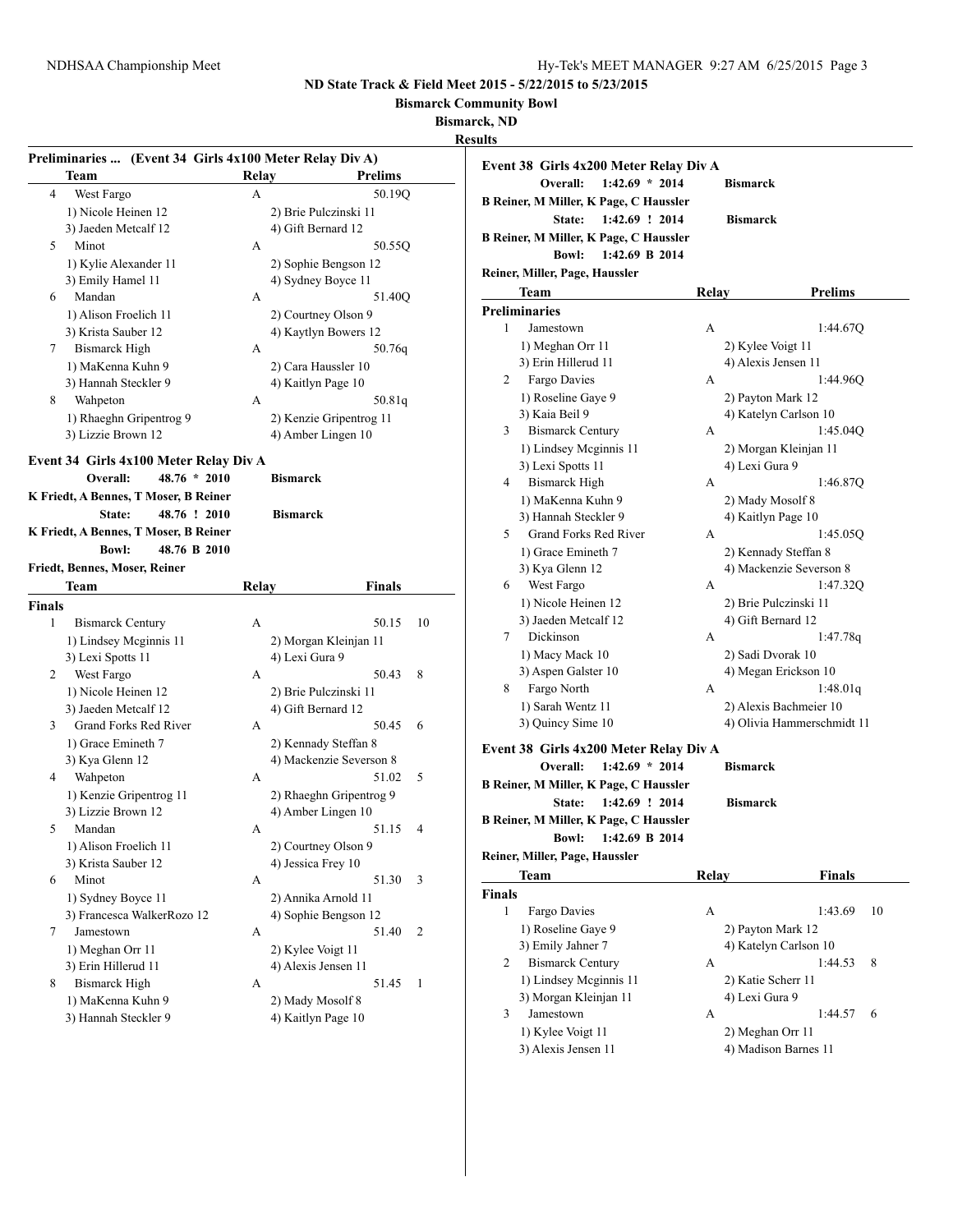**Bismarck Community Bowl**

**Bismarck, ND**

**Results**

|             | Finals  (Event 38 Girls 4x200 Meter Relay Div A)                       |       |                            |
|-------------|------------------------------------------------------------------------|-------|----------------------------|
|             | Team                                                                   | Relay | Finals                     |
| 4           | <b>Grand Forks Red River</b>                                           | A     | 1:44.72<br>5               |
|             | 1) Grace Emineth 7                                                     |       | 2) Kya Glenn 12            |
|             | 3) Mackenzie Severson 8                                                |       | 4) Kennady Steffan 8       |
| 5           | Dickinson                                                              | A     | 1:47.83<br>4               |
|             | 1) Macy Mack 10                                                        |       | 2) Sadi Dvorak 10          |
|             | 3) Aspen Galster 10                                                    |       | 4) Megan Erickson 10       |
| 6           | West Fargo                                                             | A     | 1:47.98<br>3               |
|             | 1) Nicole Heinen 12                                                    |       | 2) Brie Pulczinski 11      |
|             | 3) Tiana Pfaff 9                                                       |       | 4) Gift Bernard 12         |
| 7           | Fargo North                                                            | A     | 1:48.62<br>2               |
|             | 1) Sarah Wentz 11                                                      |       | 2) Alexis Bachmeier 10     |
|             | 3) Quincy Sime 10                                                      |       | 4) Olivia Hammerschmidt 11 |
| 8           | <b>Bismarck High</b>                                                   | A     | 1:48.87<br>-1              |
|             | 1) MaKenna Kuhn 9                                                      |       | 2) Kaitlyn Page 10         |
|             | 3) Jaycee Walter 11                                                    |       | 4) Mady Mosolf 8           |
|             | Event 42 Girls 4x400 Meter Relay Div A<br>$4:00.08 * 2003$<br>Overall: |       | Mandan                     |
|             | M Luther, K Streyle, A Taylor, A Streyle                               |       |                            |
|             | $4:00.08$ ! 2003<br>State:                                             |       |                            |
|             | M. Luther, K. Streyle, A. Taylor, A. Streyle                           |       |                            |
|             | <b>Bowl:</b><br>3:59.05 B 2009                                         |       |                            |
|             | Lynch, Herauf, Beaudoin, Messer                                        |       |                            |
|             |                                                                        |       |                            |
|             | <b>Team</b>                                                            | Relay | Finals                     |
|             |                                                                        |       |                            |
| 1           | Grand Forks Red River                                                  | A     | 4:02.16<br>10              |
|             | 1) Kya Glenn 12                                                        |       | 2) Claire Leach 7          |
|             | 3) Kennady Steffan 8                                                   |       | 4) Ashley Rone 12          |
| Finals<br>2 | Fargo North                                                            | A     | 4:02.93<br>8               |
|             | 1) Mary Sem 9                                                          |       | 2) Olivia Hammerschmidt 11 |
|             | 3) Alexis Bachmeier 10                                                 |       | 4) Karly Wright 12         |
| 3           | <b>Bismarck Century</b>                                                | A     | 4:03.62<br>6               |
|             | 1) Lindsey Mcginnis 11                                                 |       | 2) Taryn Neameyer 11       |
|             | 3) Gracie Grinnsteiner 8                                               |       | 4) Jaiden Schutte 12       |
| 4           | Jamestown                                                              | A     | 4:04.68<br>5               |
|             | 1) Kylee Voigt 11                                                      |       | 2) Meghan Orr 11           |
|             | 3) Alexis Jensen 11                                                    |       | 4) Madison Barnes 11       |
| 5           | <b>Bismarck Legacy</b>                                                 | A     | 4:07.84<br>4               |
|             | 1) Mercedes Baumgartner 10                                             |       | 2) Mesa Tollefson 10       |
|             | 3) Brita Feland 10                                                     |       | 4) Kaydee Wescom 8         |
| 6           | Fargo Davies                                                           | A     | 4:09.33<br>3               |
|             | 1) Mckenna Vetter 11                                                   |       | 2) Kaia Beil 9             |
|             | 3) Ali Matter 8                                                        |       | 4) Katie Bye 11            |
| 7           | Minot                                                                  | A     | 2<br>4:10.40               |
|             | 1) Madison Milbrath 12                                                 |       | 2) Meg Super 11            |
|             | 3) Annika Arnold 11                                                    |       | 4) Sophie Bengson 12       |
| 8           | Shanley                                                                | A     | 4:11.92<br>1               |
|             | 1) Jess Vig 11                                                         |       | 2) Ellen Erie 11           |

|                | Event 46 Girls 4x800 Meter Relay Div A               |                       |    |       |                               |               |              |
|----------------|------------------------------------------------------|-----------------------|----|-------|-------------------------------|---------------|--------------|
|                | Overall:                                             | $9:28.55 * 5/22/2015$ |    |       | <b>Bismarck Century</b>       |               |              |
|                | J Schutte, T Neameyer, K Anderson, J Jacob<br>State: | 9:28.55 ! 5/22/2015   |    |       |                               |               |              |
|                | J Schutte, T Neameyer, K Anderson, J Jacob           |                       |    |       | <b>Bismarck Century</b>       |               |              |
|                | <b>Bowl:</b>                                         | 9:28.55 B 5/22/2015   |    |       | <b>Bismarck Century</b>       |               |              |
|                | J Schutte, T Neameyer, K Anderson, J Jacob           |                       |    |       |                               |               |              |
|                | Overall:                                             | $9:28.55 * 5/22/2015$ |    |       | <b>Bismarck Century</b>       |               |              |
|                | J Schutte, T Neameyer, K Anderson, J Jacob           |                       |    |       |                               |               |              |
|                | Team                                                 |                       |    | Relay |                               | Finals        |              |
| Finals         |                                                      |                       |    |       |                               |               |              |
| 1              | <b>Bismarck Century</b>                              |                       |    | A     |                               | $9:28.55*$    | 10           |
|                | 1) Jaiden Schutte 12                                 |                       |    |       | 2) Taryn Neameyer 11          |               |              |
|                | 3) Kelby Anderson 10                                 |                       |    |       | 4) Jordan Jacob 12            |               |              |
| 2              | Fargo Davies                                         |                       |    | А     |                               | 9:43.18       | 8            |
|                | 1) Katie Bye 11                                      |                       |    |       | 2) Mckenna Vetter 11          |               |              |
|                | 3) McKenzie Burian 8                                 |                       |    |       | 4) Ali Matter 8               |               |              |
| 3              | <b>Bismarck Legacy</b>                               |                       |    | А     |                               | 9:44.21       | 6            |
|                | 1) Kaydee Wescom 8                                   |                       |    |       | 2) Peyton Jensen 7            |               |              |
|                | 3) Grace Nemecek 9                                   |                       |    |       | 4) Lindsey Werner 8           |               |              |
| 4              | Shanley                                              |                       |    | А     |                               | 9:56.22       | 5            |
|                | 1) Jess Vig 11                                       |                       |    |       | 2) Ellen Erie 11              |               |              |
|                | 3) Heidi Deplazes 7                                  |                       |    |       | 4) Andrea Vetter 11           |               |              |
| 5              | <b>Grand Forks Central</b>                           |                       |    | А     |                               | 9:56.53       | 4            |
|                | 1) Karly Ackley 10                                   |                       |    |       | 2) Rachel Torrey 9            |               |              |
|                | 3) Mandy Williamson 8                                |                       |    |       | 4) Alexis Roehl 8             |               |              |
| 6              | Fargo North                                          |                       |    | А     |                               | 10:01.09      | 3            |
|                | 1) Jackie Harmon 12                                  |                       |    |       | 2) Ellie Hammes 9             |               |              |
|                | 3) Karly Wright 12                                   |                       |    |       | 4) Ellie Roche 12             |               |              |
| 7              | <b>Bismarck High</b>                                 |                       |    | А     |                               | 10:02.27      | 2            |
|                | 1) Grace Gannon 11                                   |                       |    |       | 2) Callie Clausnitzer         |               |              |
|                | 3) Jaycee Walter 11                                  |                       |    |       | 4) Mattie Shirley-Fairbairn 8 |               |              |
| 8              | Mandan                                               |                       |    | А     |                               | 10:03.74      | 1            |
|                | 1) Jacey Wilson 11                                   |                       |    |       | 2) Kelby Rinas 7              |               |              |
|                | 3) Jessica Frey 10                                   |                       |    |       | 4) Sharrie Heinert 10         |               |              |
|                | Event 50 Girls High Jump Div A                       |                       |    |       |                               |               |              |
|                | Overall:                                             | $5-10 * 2014$         |    |       | <b>Lexy Wittmayer</b>         |               |              |
|                | <b>State:</b>                                        | 5-09 ! 2013           |    |       | <b>Kira Larson</b>            |               |              |
|                | <b>Bowl:</b>                                         | 5-10 B 2014           |    |       | <b>Lexi Wittmaver</b>         |               |              |
|                | Name                                                 |                       | Yr |       | School                        | <b>Finals</b> |              |
| <b>Finals</b>  |                                                      |                       |    |       |                               |               |              |
| $\mathbf{1}$   | Payton Mark                                          |                       | 12 |       | Fargo Davies                  | 5-05.00       | 10           |
| $\overline{c}$ | Rachel Schumacher                                    |                       | 11 |       | <b>Bismarck High</b>          | 5-04.00       | 8            |
| 3              | Izzy Waite                                           |                       | 12 |       | West Fargo                    | 5-03.00       | 6            |
| $\overline{4}$ | Jenna Stilwell                                       |                       | 12 |       | Jamestown                     | 5-02.00       | 5            |
| 5              | Tylee Irwin                                          |                       | 10 |       | Wahpeton                      | J5-02.00      | 4            |
| 6              | Gabriel Ries                                         |                       | 11 |       | Shanley                       | J5-02.00      | 3            |
| 7              | Josie Krupich                                        |                       | 11 |       | Fargo North                   | 5-01.00       | $\mathbf{1}$ |
| 7              | Brita Feland                                         |                       | 10 |       | <b>Bismarck Legacy</b>        | 5-01.00       | $\mathbf{1}$ |
| 7              | Hannah Arason                                        |                       | 11 |       | <b>GF Red River</b>           | 5-01.00       | 1            |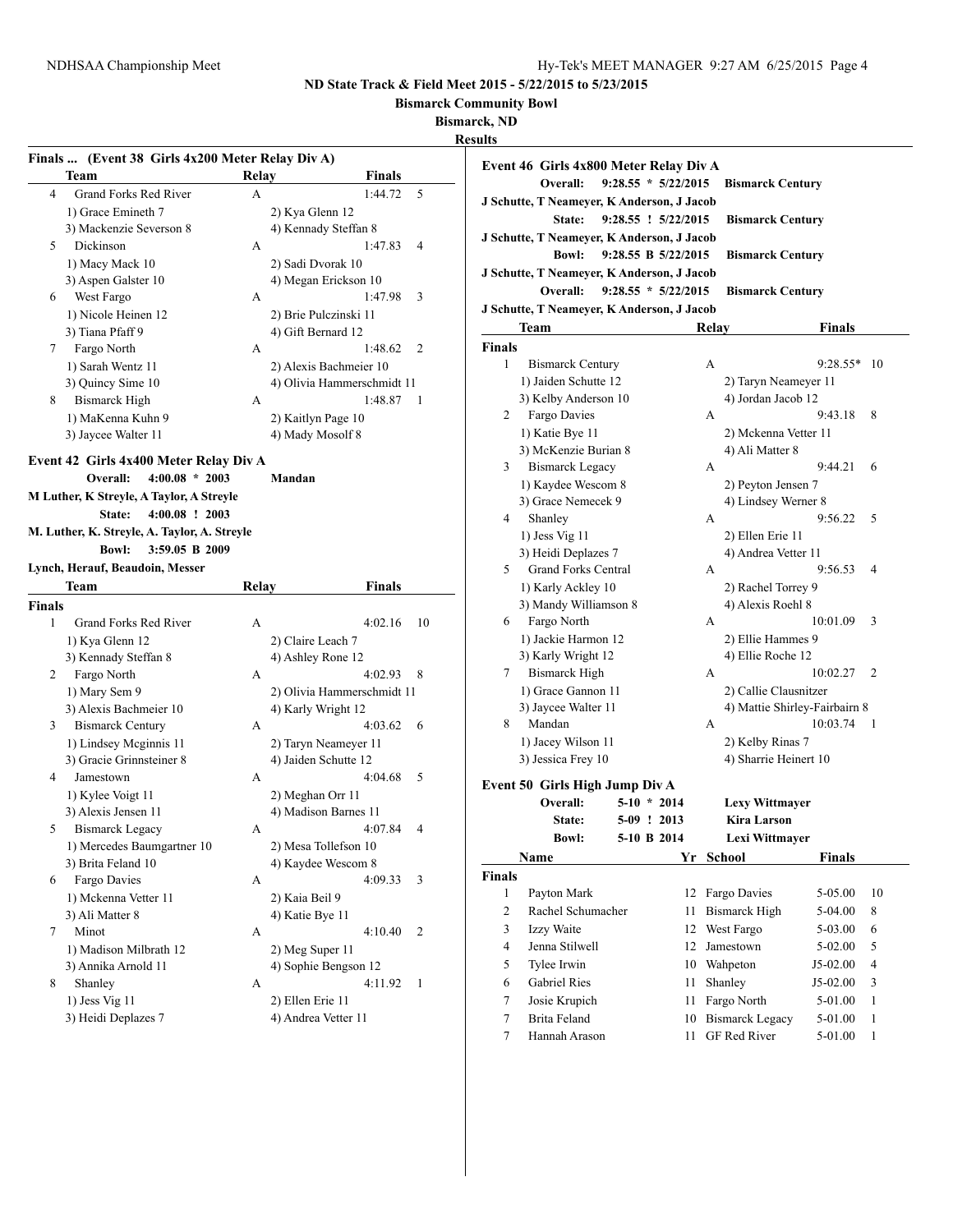**Bismarck Community Bowl**

**Bismarck, ND**

|                     | Event 54 Girls Long Jump Div A<br><b>Overall:</b> | $19-05.50 * 2006$        |          | <b>Whitney Carlson</b>     |                      |                     |
|---------------------|---------------------------------------------------|--------------------------|----------|----------------------------|----------------------|---------------------|
|                     | <b>State:</b>                                     | $19-03.25$ ! 2005        |          | <b>McKenzie Mehlisch</b>   |                      |                     |
|                     |                                                   | Bowl: 19-05.50 B 2006    |          | <b>Whitney Carlson</b>     |                      |                     |
|                     | Name                                              |                          |          | Yr School                  | <b>Finals</b>        |                     |
| <b>Finals</b>       |                                                   |                          |          |                            |                      |                     |
| 1                   | Grace Emineth                                     |                          |          | 7 GF Red River             | 17-10.25             | 10                  |
| 2                   | Elise Bauman                                      |                          |          | 12 Century                 | 17-05.00             | 8                   |
| 3                   | Tiana Pfaff                                       |                          |          | 9 West Fargo               | 17-04.00             | 6                   |
| $\overline{4}$      | Katelyn Carlson                                   |                          | 10       | Fargo Davies               | 17-03.25             | 5                   |
| 5                   | Cara Haussler                                     |                          | 10       | <b>Bismarck High</b>       | 17-02.25             | 4                   |
| 6                   | Kylee Bergantine                                  |                          | 10       | Fargo Davies               | 16-10.75             | 3                   |
| 7                   | Lexi Spotts                                       |                          | 11       | Century                    | 16-10.50             | $\overline{c}$      |
| 8                   | Josie Anderson                                    |                          | 11       | Century                    | 16-10.00             | 1                   |
|                     |                                                   |                          |          |                            |                      |                     |
|                     | Event 58 Girls Triple Jump Div A                  |                          |          |                            |                      |                     |
|                     |                                                   | Overall: 39-04.25 * 1998 |          | <b>Crystal Cummins</b>     |                      |                     |
|                     | <b>State:</b>                                     | 39-04.25 ! 1998          |          | <b>Crystal Cummins</b>     |                      |                     |
|                     |                                                   | Bowl: 39-08.25 B 2008    |          | <b>Kristen Killoran</b>    |                      |                     |
|                     | Name                                              |                          |          | Yr School                  | Finals               |                     |
| <b>Finals</b>       |                                                   |                          |          |                            |                      |                     |
| 1                   | Kya Glenn                                         |                          | 12       | GF Red River               | 37-06.25             | 10                  |
| 2                   | Kylee Bergantine                                  |                          | 10       | Fargo Davies               | 37-02.75             | 8                   |
| 3                   | Rachel Schumacher                                 |                          | 11       | <b>Bismarck High</b>       | 36-10.00             | 6                   |
| 4                   | Mikayla Montgomery                                |                          | 12       | Century                    | 36-07.00             | 5                   |
| 5                   | Jenna Stilwell                                    |                          | 12       | Jamestown                  | 35-04.00             | 4                   |
| 6                   | Ashley Hulm                                       |                          |          | 8 Bismarck Legacy          | 35-02.75             | 3                   |
| 7                   | Shelby Arman                                      |                          | 11       | Bismarck High              | 34-10.50             | $\overline{2}$      |
| 8                   | Josie Anderson                                    |                          | 11       | Century                    | 34-05.00             | 1                   |
|                     | <b>Event 62 Girls Shot Put Div A</b>              |                          |          |                            |                      |                     |
|                     |                                                   | Overall: 48-02.75 * 2001 |          | <b>Briona Reynolds</b>     |                      |                     |
|                     |                                                   | State: 48-02.75 ! 2001   |          | <b>Briona Reynolds</b>     |                      |                     |
|                     |                                                   |                          |          |                            |                      |                     |
|                     | Bowl:                                             | 48-02.75 B 2001          |          |                            |                      |                     |
|                     |                                                   |                          |          | <b>Brionna Reynolds</b>    |                      |                     |
|                     | Name                                              |                          |          | Yr School                  | Finals               |                     |
| <b>Finals</b><br>1  | Akealy Moton                                      |                          | 10       | West Fargo                 | 47-02.00             | 10                  |
| 2                   |                                                   |                          | 12       | Century                    | 44-03.50             | 8                   |
| 3                   | Maggie Schwarzkopf                                |                          | 11       | West Fargo                 | 44-02.50             | 6                   |
| 4                   | Keely Walker<br>Ali Hasche                        |                          | 12       | Century                    | 41-06.00             | 5                   |
| 5                   | <b>Whitney Perrin</b>                             |                          | 12       | Century                    | 41-02.00             | 4                   |
| 6                   |                                                   |                          | 11       |                            |                      |                     |
| 7                   | Aubrey Malnourie<br>MacKenzie Gleason             |                          | 12       | Century                    | 38-09.50<br>38-01.50 | 3<br>$\mathfrak{2}$ |
| 8                   | Jasmine Lindblad                                  |                          | 11       | Minot<br><b>GF</b> Central |                      |                     |
|                     |                                                   |                          |          |                            | 37-00.00             | $\mathbf{1}$        |
|                     | <b>Event 66 Girls Discus Throw Div A</b>          |                          |          |                            |                      |                     |
|                     | Overall:                                          | 172-00 * 1999            |          | <b>Briona Reynolds</b>     |                      |                     |
|                     | State:                                            | 172-00 ! 1999            |          | <b>Briona Reynolds</b>     |                      |                     |
|                     | <b>Bowl:</b>                                      | 173-10 B 1999            |          | <b>Brionna Reynolds</b>    |                      |                     |
|                     | Name                                              |                          | Yr       | <b>School</b>              | <b>Finals</b>        |                     |
| Finals              |                                                   |                          |          |                            |                      |                     |
| 1<br>$\overline{c}$ | Jessica Drady<br>Maggie Schwarzkopf               |                          | 12<br>12 | Minot<br>Century           | 136-01<br>132-01     | 10<br>8             |

| ults          |                                           |                 |                |                                                  |               |                |
|---------------|-------------------------------------------|-----------------|----------------|--------------------------------------------------|---------------|----------------|
| 4             | Akealy Moton                              |                 |                | 10 West Fargo                                    | J125-08       | 5              |
| 5             | Kelsey Calhoun                            |                 | 11             | Dickinson                                        | $123 - 10$    | 4              |
| 6             | Samantha Moe                              |                 |                | 9 Minot                                          | 120-02        | 3              |
| 7             | Aubrey Malnourie                          |                 | 11             | Century                                          | 119-00        | $\overline{c}$ |
| 8             | Katie German                              |                 | 10             | <b>Bismarck High</b>                             | 118-07        | 1              |
|               |                                           |                 |                |                                                  |               |                |
|               | <b>Event 70 Girls Javelin Throw Div A</b> |                 |                |                                                  |               |                |
|               | Overall:                                  | $148-03 * 2002$ |                | <b>Katie Wilson</b>                              |               |                |
|               | State:                                    | 148-03 ! 2002   |                | <b>Katie Wilson</b>                              |               |                |
|               | <b>Bowl:</b>                              | 145-10 B 2001   |                | Dana Olimb                                       |               |                |
|               | Name                                      |                 |                | Yr School                                        | Finals        |                |
| <b>Finals</b> |                                           |                 |                |                                                  |               |                |
| 1             | Akealy Moton                              |                 |                | 10 West Fargo                                    | 142-08        | 10             |
| 2             | Jenna Stilwell                            |                 | 12             | Jamestown                                        | 135-00        | 8              |
| 3             | Hannah Arason                             |                 |                | 11 GF Red River                                  | 133-07        | 6              |
| 4             | Izzy Waite                                |                 |                | 12 West Fargo                                    | 123-04        | 5              |
| 5             | Julia Johnson                             |                 |                | 12 Shanley                                       | 122-01        | $\overline{4}$ |
| 6             | Skyler Syrup                              |                 | 11             | GF Red River                                     | $120 - 10$    | 3              |
| 7             | Kelsey Calhoun                            |                 | 11             | Dickinson                                        | 119-03        | $\overline{2}$ |
| 8             | Elli Strand                               |                 | 11             | <b>GF</b> Red River                              | 118-08        | 1              |
|               | <b>Event 74 Girls Pole Vault Div A</b>    |                 |                |                                                  |               |                |
|               | Overall:                                  |                 | $12-05 * 2014$ | <b>Lauren Gietzen</b>                            |               |                |
|               | State:                                    |                 | $12-05$ ! 2014 | <b>Lauren Gietzen</b>                            |               |                |
|               | <b>Bowl:</b>                              |                 | 12-05 B 2014   | <b>Lauren Gietzen</b>                            |               |                |
|               | Name                                      |                 | Yr             | School                                           | <b>Finals</b> |                |
| <b>Finals</b> |                                           |                 |                |                                                  |               |                |
| 1             | Grace Finney                              |                 | 11             | GF Central                                       | 11-03.00      | 10             |
| 2             | Morgan Gietzen                            |                 | 11             | Century                                          | J11-03.00     | 8              |
| 3             | Alissa Godlevsky                          |                 |                | 10 Dickinson                                     | 9-09.00       | 6              |
| 4             | Sarah Irmen                               |                 |                | 12 Fargo Davies                                  | 9-06.00       | 5              |
| 5             | Katlin Kelley                             |                 |                | 12 Bismarck High                                 | J9-06.00      | $\overline{4}$ |
| 6             | <b>Bailee Enlow</b>                       |                 |                | 11 GF Red River                                  | 9-03.00       | 3              |
| 7             | Alya Kretchman                            |                 |                | 9 Fargo Davies                                   | J9-03.00      | $\overline{c}$ |
| 8             | Lizzie Brown                              |                 |                | 12 Wahpeton                                      | 8-09.00       | 0.5            |
| 8             | Megan Ackerman                            |                 | 8              | Dickinson                                        | 8-09.00       | 0.5            |
|               |                                           |                 |                |                                                  |               |                |
|               |                                           |                 |                |                                                  |               |                |
|               |                                           |                 |                | Women - Div A - Team Rankings - 19 Events Scored |               |                |
|               | 1)<br><b>Bismarck Century</b>             |                 |                |                                                  |               | 119            |
|               | 2) Fargo Davies                           |                 |                |                                                  |               | 95             |
|               | 3) Bismarck High                          |                 |                |                                                  |               | 81             |
|               | 3) Grand Forks Red River                  |                 |                |                                                  |               | 81             |
|               | 5) West Fargo                             |                 |                |                                                  |               | 80             |
|               | 6) Minot                                  |                 |                |                                                  |               | 56             |
|               | 7) Shanley                                |                 |                |                                                  |               | 49             |
|               | 8) Jamestown                              |                 |                |                                                  |               | 36             |
|               | 9) Grand Forks Central                    |                 |                |                                                  |               | 33             |
|               | 10) Fargo North                           |                 |                |                                                  |               | 27             |
|               | 11) Bismarck Legacy                       |                 |                |                                                  |               | 24             |
|               | 12) Mandan                                |                 |                |                                                  |               | 21             |
|               | 13) Wahpeton                              |                 |                |                                                  |               | 19.5           |
|               | 14) Dickinson                             |                 |                |                                                  |               | 16.5<br>2      |
|               | 15) Bismarck St. Mary's                   |                 |                |                                                  |               | 1              |
|               | 16) WF Sheyenne                           |                 |                |                                                  |               |                |